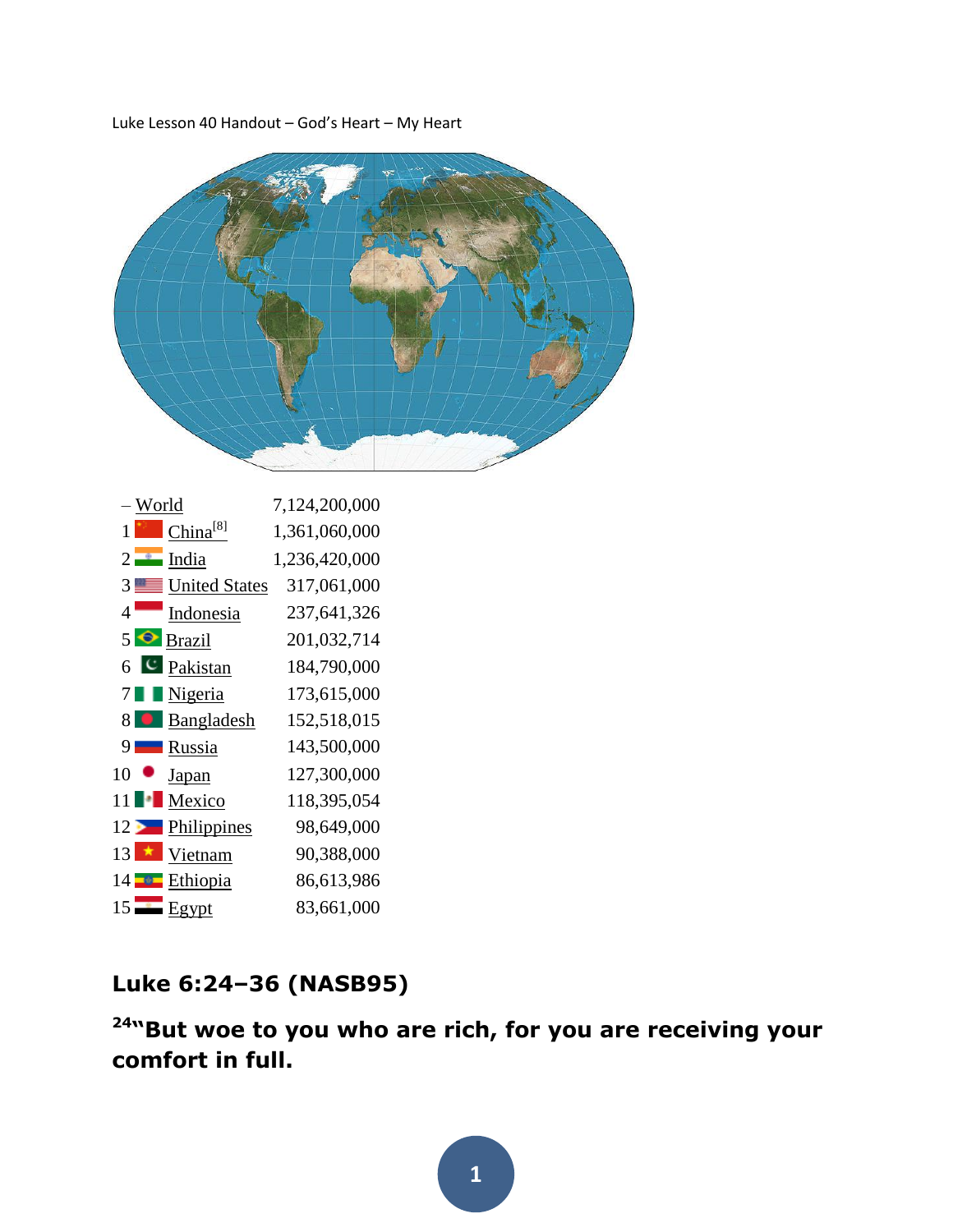**<sup>25</sup>"Woe to you who are well-fed now, for you shall be hungry. Woe to you who laugh now, for you shall mourn and weep.**

```
1 Samuel 2:7 (NASB95)
```
**7 "The LORD makes poor and rich; He brings low, He also exalts.**

```
Deuteronomy 8:17–18 (NASB95)
```
**<sup>17</sup>"Otherwise, you may say in your heart, 'My power and the strength of my hand made me this wealth.'** 

<sup>18</sup>"But you shall remember the Lorp your God, for it is He **who is giving you power to make wealth, that He may confirm His covenant which He swore to your fathers, as it is this day.** 

**1 John 3:17 (AMP)** 

**<sup>17</sup>But if anyone has this world's goods (resources for sustaining life) and sees his brother and fellow believer in need, yet closes his heart of compassion against him, how can the love of God live and remain in him?** 

```
James 1:27 (NASB95)
```
**<sup>27</sup>Pure and undefiled religion in the sight of our God and Father is this: to visit orphans and widows in their distress, and to keep oneself unstained by the world.**

**Matt 25:34"Then the King will say to those on His right, 'Come, you who are blessed of My Father, inherit the kingdom prepared for you from the foundation of the world.**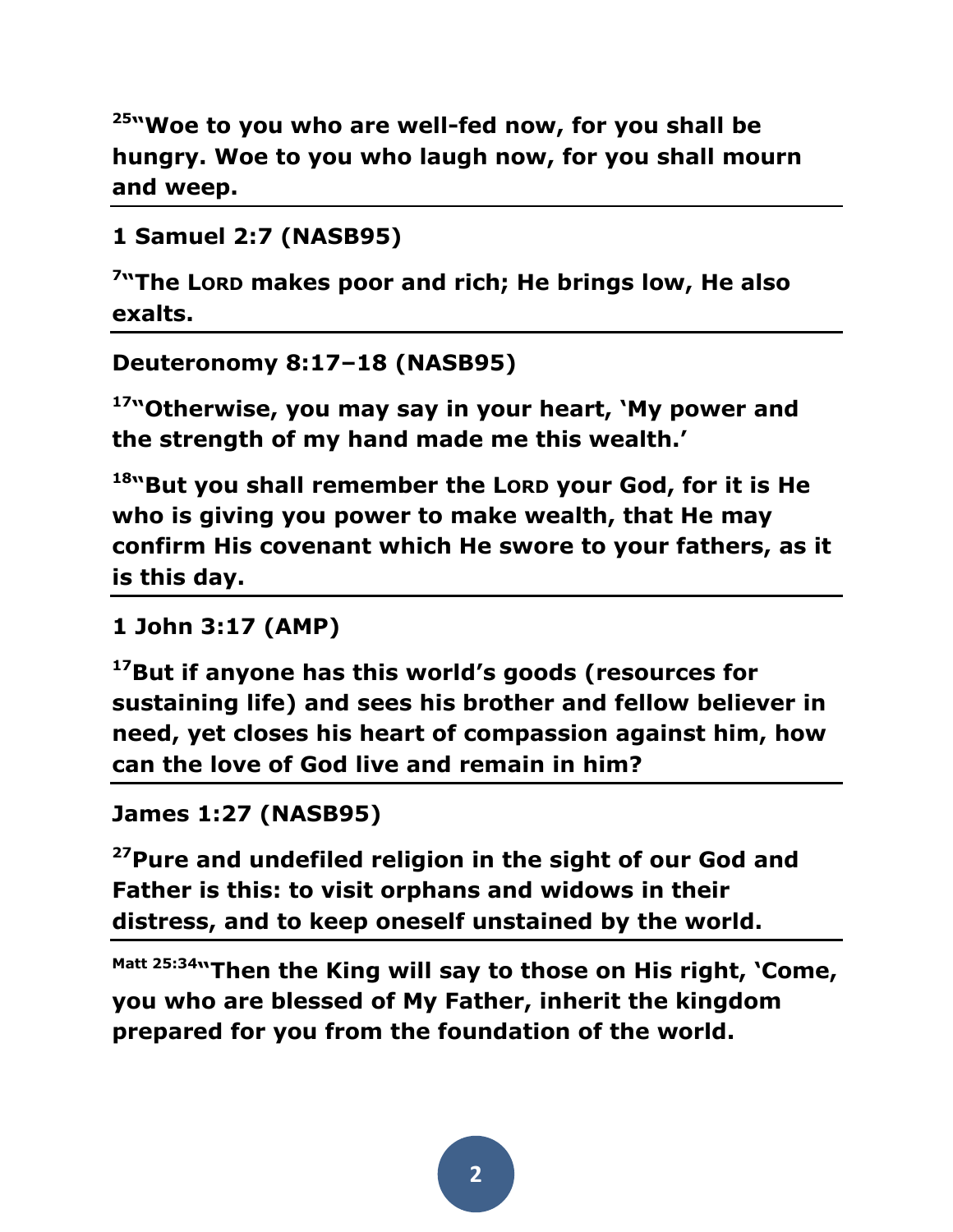**<sup>35</sup>'For I was hungry, and you gave Me something to eat; I was thirsty, and you gave Me something to drink; I was a stranger, and you invited Me in;** 

**<sup>36</sup>naked, and you clothed Me; I was sick, and you visited Me; I was in prison, and you came to Me.'** 

**<sup>37</sup>"Then the righteous will answer Him, 'Lord, when did we see You hungry, and feed You, or thirsty, and give You something to drink?** 

**<sup>38</sup>'And when did we see You a stranger, and invite You in, or naked, and clothe You?** 

**<sup>39</sup>'When did we see You sick, or in prison, and come to You?'** 

**<sup>40</sup>"The King will answer and say to them, 'Truly I say to you, to the extent that you did it to one of these brothers of Mine, even the least of them, you did it to Me.'** 

**<sup>41</sup>"Then He will also say to those on His left, 'Depart from Me, accursed ones, into the eternal fire which has been prepared for the devil and his angels;** 

**<sup>42</sup>for I was hungry, and you gave Me nothing to eat; I was thirsty, and you gave Me nothing to drink;** 

**<sup>43</sup>I was a stranger, and you did not invite Me in; naked, and you did not clothe Me; sick, and in prison, and you did not visit Me.'** 

**Matthew 6:19–21 (NKJV)** 

**<sup>19</sup>"Do not lay up for yourselves treasures on earth, where moth and rust destroy and where thieves break in and steal;**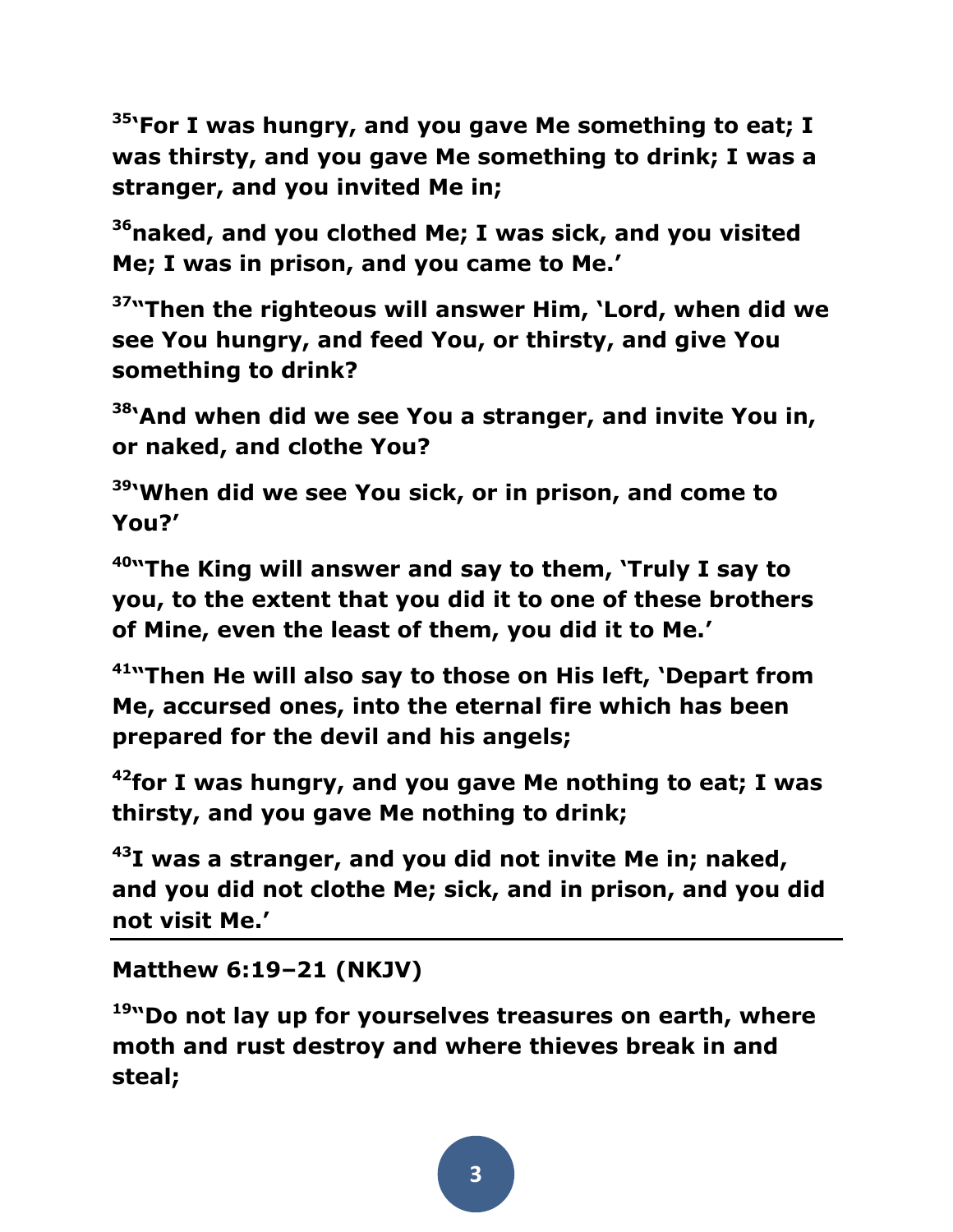**<sup>20</sup>but lay up for yourselves treasures in heaven, where neither moth nor rust destroys and where thieves do not break in and steal.** 

**<sup>21</sup>For where your treasure is, there your heart will be also.**

```
Ecclesiastes 2:24 (NKJV)
```
**<sup>24</sup>Nothing is better for a man than that he should eat and drink, and that his soul should enjoy good in his labor. This also, I saw, was from the hand of God.** 

```
Ecclesiastes 5:19 (NASB95)
```
**<sup>19</sup>Furthermore, as for every man to whom God has given riches and wealth, He has also empowered him to eat from them and to receive his reward and rejoice in his labor; this is the gift of God.** 

**Deuteronomy 8:7–14 (NASB95)** 

**7 "For the LORD your God is bringing you into a good land, a land of brooks of water, of fountains and springs, flowing forth in valleys and hills;** 

**<sup>8</sup>a land of wheat and barley, of vines and fig trees and pomegranates, a land of olive oil and honey;** 

**<sup>9</sup>a land where you will eat food without scarcity, in which you will not lack anything; a land whose stones are iron, and out of whose hills you can dig copper.** 

**<sup>10</sup>"When you have eaten and are satisfied, you shall bless the LORD your God for the good land which He has given you.**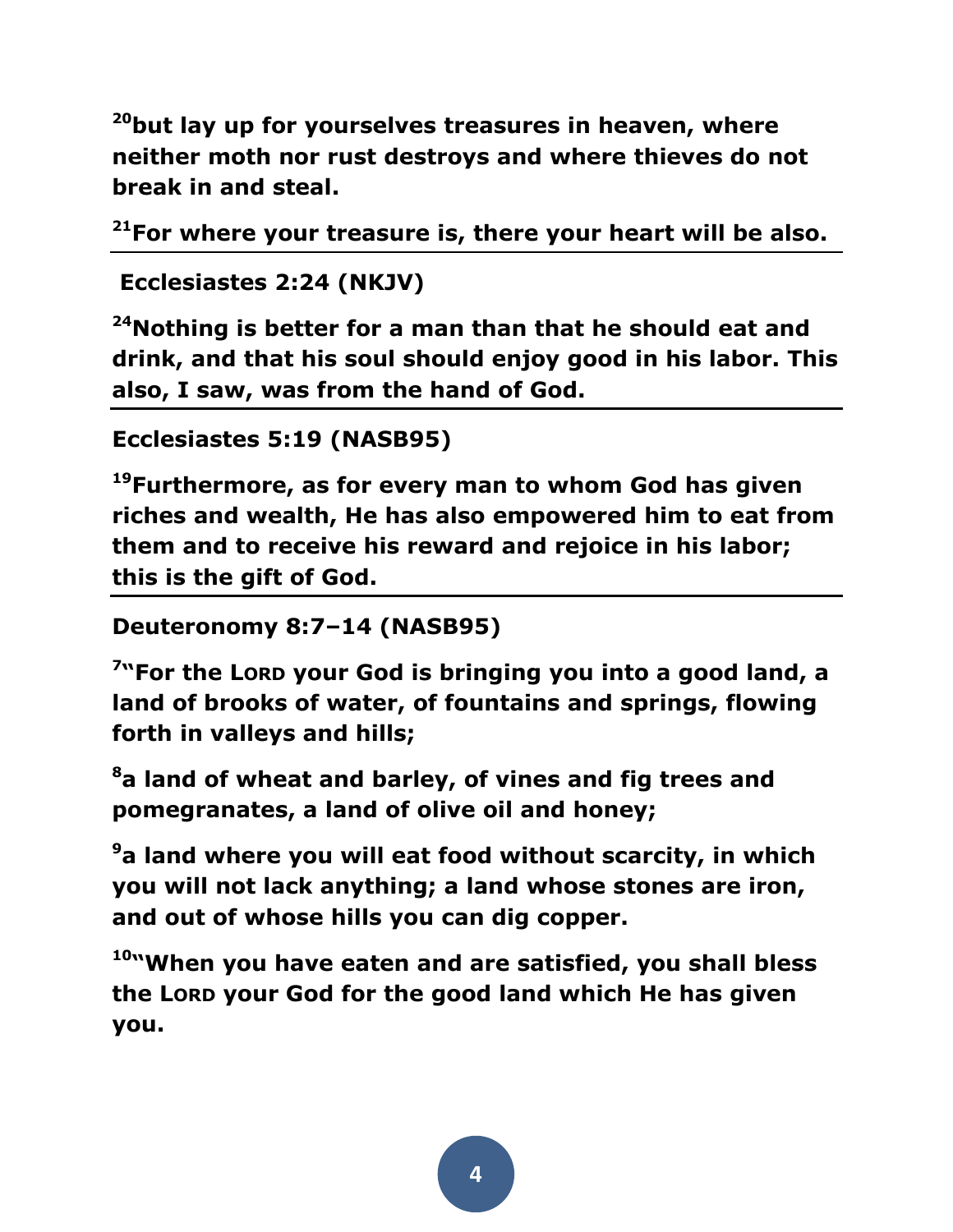<sup>11</sup>"Beware that you do not forget the LORD your God by not **keeping His commandments and His ordinances and His statutes which I am commanding you today;** 

**<sup>12</sup>otherwise, when you have eaten and are satisfied, and have built good houses and lived in them,** 

**<sup>13</sup>and when your herds and your flocks multiply, and your silver and gold multiply, and all that you have multiplies,** 

**<sup>14</sup>then your heart will become proud and you will forget the LORD your God who brought you out from the land of Egypt, out of the house of slavery.** 

```
Deuteronomy 15:11 (NASB95)
```
**<sup>11</sup>"For the poor will never cease to be in the land; therefore I command you, saying, 'You shall freely open your hand to your brother, to your needy and poor in your land.'**

```
1 Timothy 6:7–10 (NASB95)
```
**<sup>7</sup>For we have brought nothing into the world, so we cannot take anything out of it either.** 

**8 If we have food and covering, with these we shall be content.** 

**<sup>9</sup>But those who want to get rich fall into temptation and a snare and many foolish and harmful desires which plunge men into ruin and destruction.** 

**<sup>10</sup>For the love of money is a root of all sorts of evil, and some by longing for it have wandered away from the faith and pierced themselves with many griefs.**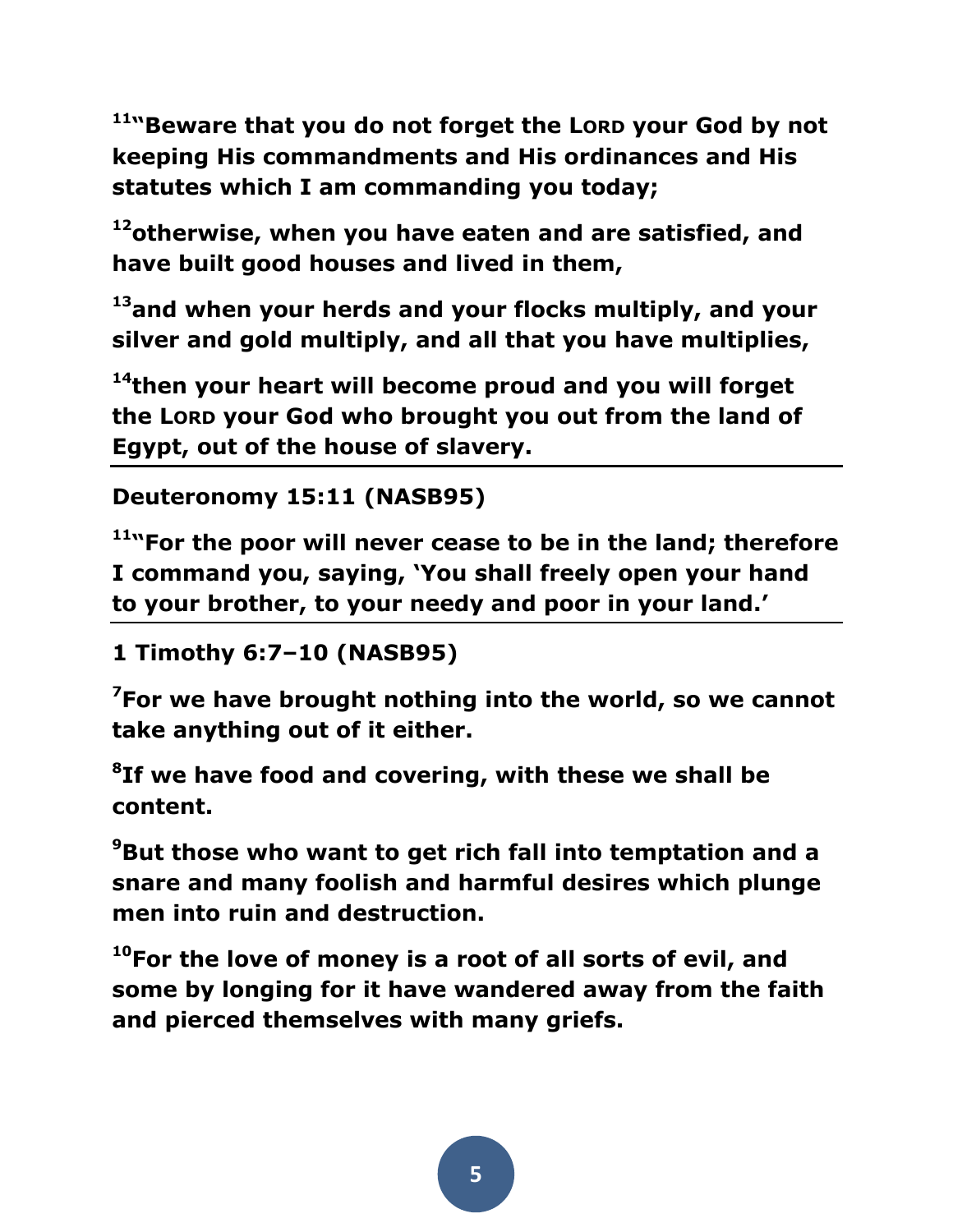# **Deuteronomy 15:10**

**Give generously to him and do so without a grudging heart; then because of this the Lord your God will bless you in all your work and in everything you put your hand to.**

**Deuteronomy 16:17**

**Every man shall give as he is able, according to the blessing of the LORD your God which He has given you.**

**Proverbs 3:27** 

**Do not withhold good from those to whom it is due, when it is in your power to do it.** 

## **Proverbs 22:9**

**He who is generous will be blessed, for he gives some of his food to the poor.**

### **James 2:15-16**

**If a brother or sister is without clothing and in need of daily food, and one of you says to them, "Go in peace, be warmed and be filled," and yet you do not give them what is necessary for their body, what use is that,**

**1 Timothy 6:17–18 (NASB95)** 

**<sup>17</sup>Instruct those who are rich in this present world not to be conceited or to fix their hope on the uncertainty of riches, but on God, who richly supplies us with all things to enjoy.** 

**<sup>18</sup>Instruct them to do good, to be rich in good works, to be generous and ready to share,**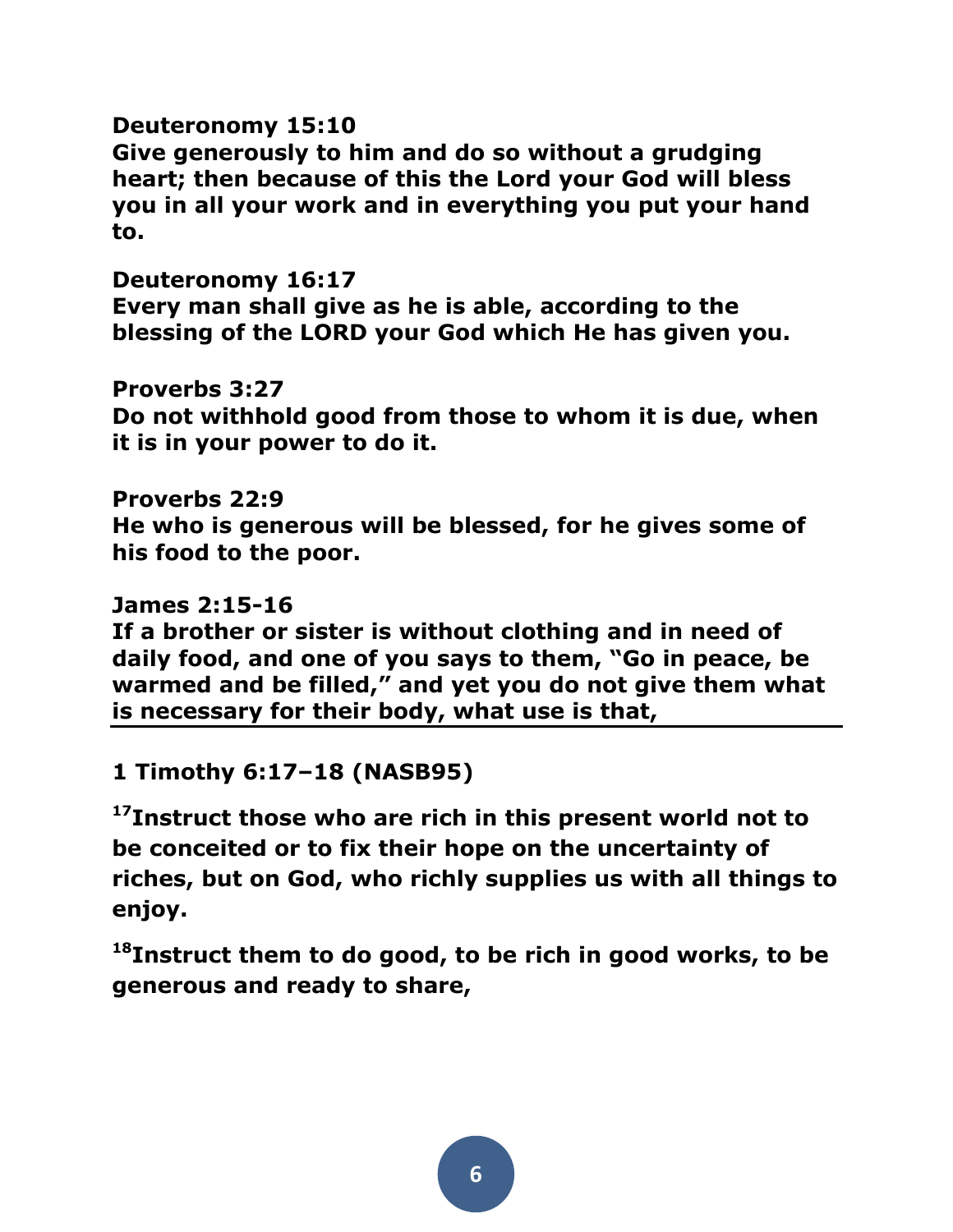Dear Connecting the Dots Ministries,

Thank you for your commitment of providing fresh water for those in need around the world! Your generous financial donation will enable us to save thousands of lives who are suffering from dysentery and other preventable diseases, all due to the contaminated water they currently drink. Together, we can help restore an entire community that will benefit in so many ways from clean, safe water.

I wanted to share with you a little bit about this unique village that you will be impacting in Uganda. The name of this village is Masange (pronounced muh-SAN-jay) and it is located in the northern part of the Butaleja District in Bunyole West County. The people from this community must travel 3.5 kilometers each way to reach the small, weak pond where they try desperately to get enough water to fill their jerricans.

As you can see from the photos, this pond becomes completely dry with not one drop of water unless there is constant rainfall. When this happens the alternative source is a swamp that is 7 kilometers away and contains water that is just as contaminated as the original source. It is an arduous and time-consuming activity to try and fetch water. Children who must do this are frequently late to school, missing valuable instruction time, and they are often exhausted from the effort needed to travel long distances.

When Pastor Hillary Malo, Hope4Kids water project manager, talked to them about the gift of fresh water there was little hope in the hearts of the villagers. The people reacted "as if they were just listening to a common song which they have been hearing from the government and all has been in vain." But with your incomparable gift of a borehole, the lives in the village of Masange will begin to change for the better immediately. Imagine their unbridled joy when they can access pure abundant mineral water right in their own village. And this gift of fresh,